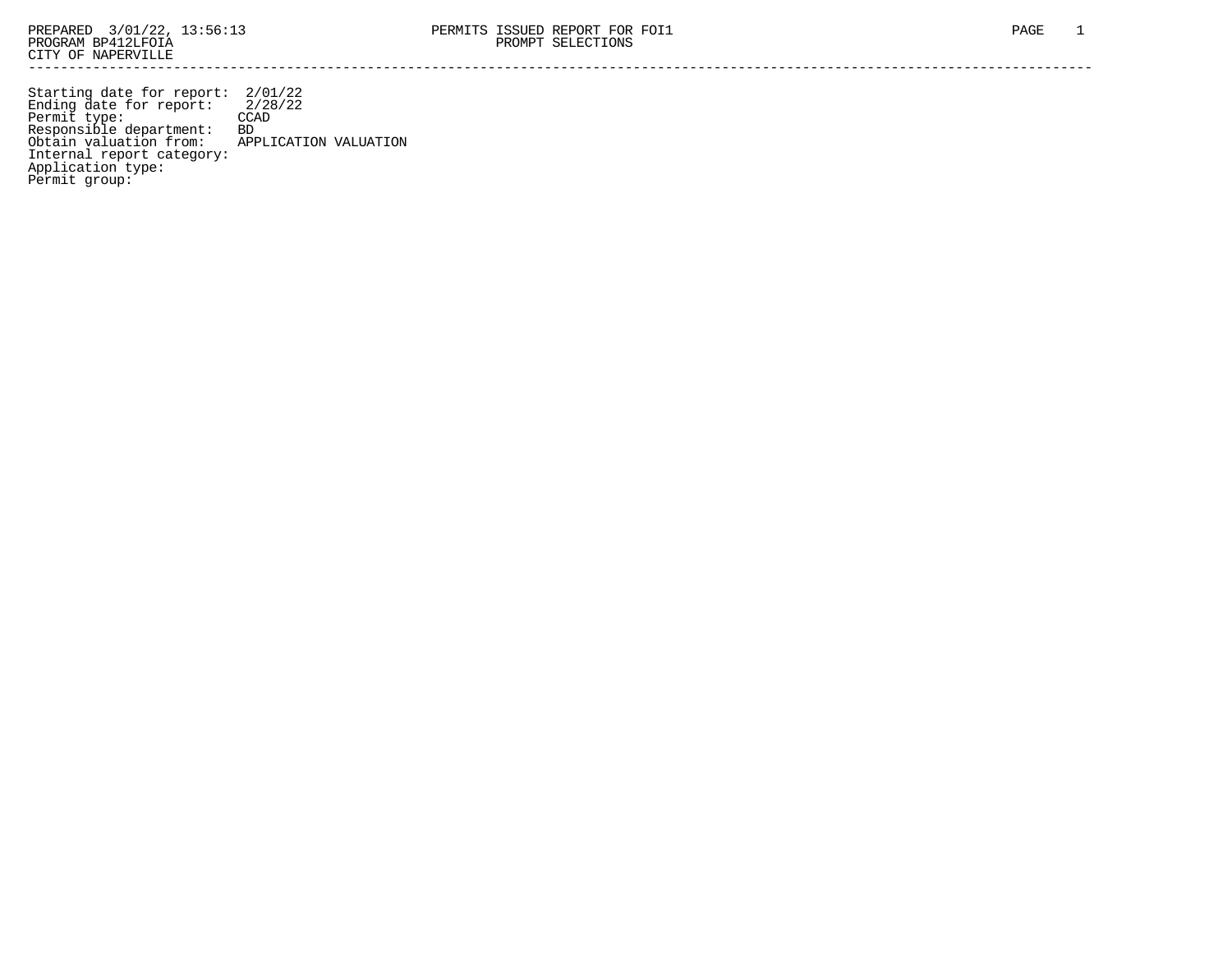## PREPARED 3/01/22, 13:56:13 PERMITS ISSUED REPORT PAGE 1<br>PROGRAM BP412LFOI1 PROGRAM PROGRAM BP412LFOI1 PROGRAM BP412LFOI1 2/01/22 THRU 2/28/22 CITY OF NAPERVILLE **Example 20** CITY OF NAPERVILLE CITY OF NAPERVILLE CITY OF NAPERVILLE SERECT TO SERECT TYPE - CCAD COMMERCIAL - CAD OBTAINED VALUATION FROM APPLICATION VALUATION

| APPLICATION APPLICATION TYPE AND DESCRIPTION<br>DATE<br>VALUATION                                                                                                                                                                                                                                                                                                                                                | Parcel Number<br>Alternate ID Code | PROPERTY OWNER/<br>CONTERACTOR                          |
|------------------------------------------------------------------------------------------------------------------------------------------------------------------------------------------------------------------------------------------------------------------------------------------------------------------------------------------------------------------------------------------------------------------|------------------------------------|---------------------------------------------------------|
| 21-00003383 CAL COMMERCIAL ALTERATION/REPAIR (NO NEW SO FTG) 219 S MILL ST                                                                                                                                                                                                                                                                                                                                       |                                    |                                                         |
| $-$ --------- $7/21/21$ \$1800000<br>Contractor #: 847-741-7220                                                                                                                                                                                                                                                                                                                                                  | D-07134260130000N538 -84 LAMP INC  |                                                         |
| STRUCTURE - 000 000 NAPERVILLE PARK DIST. - NORTH MAINT. FAC ISSUE DATE<br>PERMIT TYPE - CCAD 00 COMMERCIAL - CAD 2/10/22 TIMM ELECTRIC INC<br>-----------                                                                                                                                                                                                                                                       |                                    | PETER PERELLA & CO<br>J L ADLER ROOFING                 |
| 21-00003741 CAL COMMERCIAL ALTERATION/REPAIR (NO NEW SQ FTG) 510 S ROUTE 59                                                                                                                                                                                                                                                                                                                                      |                                    |                                                         |
| $--------$ 8/10/21 \$48800<br>Contractor #: 631-617-6500                                                                                                                                                                                                                                                                                                                                                         |                                    | D-07221010060000N231 -109 GLOBAL FACILITY MANAGEMENT    |
|                                                                                                                                                                                                                                                                                                                                                                                                                  |                                    |                                                         |
| 21-00004011 CAL COMMERCIAL ALTERATION/REPAIR (NO NEW SQ FTG) 1355 E OGDEN AV 101                                                                                                                                                                                                                                                                                                                                 |                                    |                                                         |
| $--------- 8/26/21$ \$350000<br>Contractor #: 815-823-8253                                                                                                                                                                                                                                                                                                                                                       |                                    | D-08081010150000N1862-42 BELISLE CONSTRUCTION INC       |
| $\begin{array}{ccccccccc} \texttt{STRUCTURE} & - & 000 & 000 & \texttt{FIRST} & \texttt{WATCH} & \texttt{CAFE} & & & & & & & & & \\ \texttt{PERMIT TYPE} & - & & & & & & & & & \\ \texttt{PERMIT TYPE} & - & & & & & & & & \\ \end{array}$                                                                                                                                                                       |                                    | RELIABLE ROOFING/LAKE ZURICH<br>MGD ELECTRIC INC        |
| . <u>.</u><br>21-00005145 CAL COMMERCIAL ALTERATION/REPAIR (NO NEW SO FTG) 304 S ROUTE 59 124                                                                                                                                                                                                                                                                                                                    |                                    |                                                         |
| $--------- 11/03/21$ \$300000<br>Contractor #: 262-865-6210                                                                                                                                                                                                                                                                                                                                                      |                                    |                                                         |
| $\begin{array}{ccccccccc} \texttt{STRUCTURE} & - & 000 & 000 & \texttt{BATH} & \& \texttt{BODY} & \texttt{WORKS} & & & & & & & & & \\ \texttt{PERMIT} & \texttt{TYPE} & - & & \texttt{CCAD} & 00 & \texttt{COMMERCIAL} & - & \texttt{CAD} & & & & & & & & \\ \end{array}$<br>------------                                                                                                                        |                                    | PROSPECTIVE PLUMBING                                    |
| 21-00005341 CAL COMMERCIAL ALTERATION/REPAIR (NO NEW SQ FTG) 116 W GARTNER RD 104                                                                                                                                                                                                                                                                                                                                |                                    |                                                         |
| Contractor #: 773-727-8058                                                                                                                                                                                                                                                                                                                                                                                       |                                    | D-08301050130000N142 -130 MARK'S CONSTRUCTION & REMODEL |
| $\begin{array}{cccccc} \texttt{STRUCTURE} & - & 000 & 000 & \texttt{IMPACT PHYSICAL THERAPY} & & & & & \\ \texttt{PERMIT TYPE} & - & \texttt{CCAD} & 00 & \texttt{COMMERCIAL} & - & \texttt{CAD} & & & & \\ \end{array} \qquad \begin{array}{cccccc} \texttt{ISSUE} & \texttt{DATE} & & & & & \\ \texttt{SUE} & \texttt{DATE} & & & & & \\ \texttt{2/17/22} & & & & & \texttt{ALTEX PLUMBING CC} \\ \end{array}$ |                                    | ALTEX PLUMBING CO.<br>FERIK ELECTRICAL SERVICE          |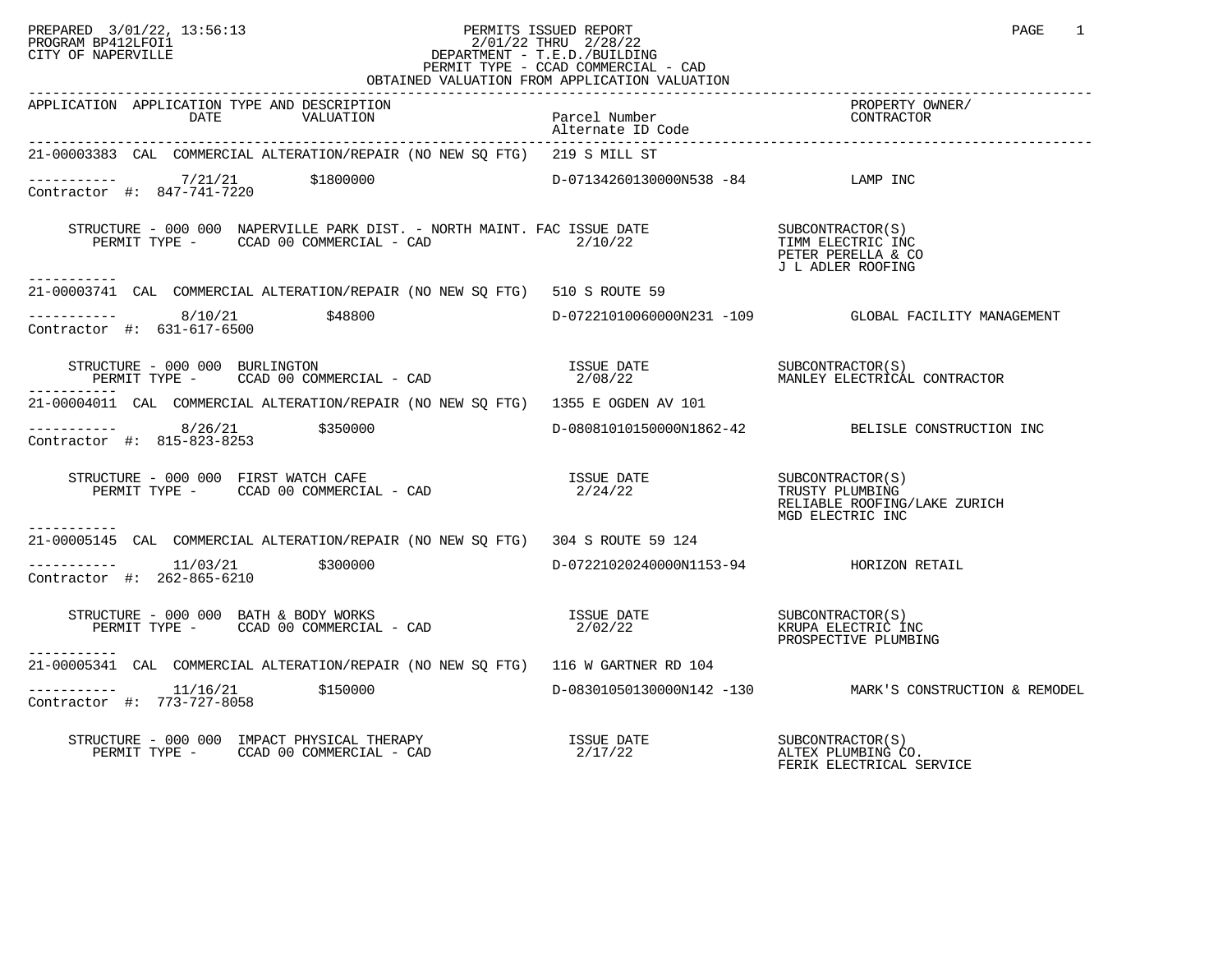## PREPARED 3/01/22, 13:56:13 PERMITS ISSUED REPORT PAGE 2 PROGRAM BP412LFOI1 2/01/22 THRU 2/28/22 CITY OF NAPERVILLE **Example 20** CITY OF NAPERVILLE PERMIT TYPE - CCAD COMMERCIAL - CAD OBTAINED VALUATION FROM APPLICATION VALUATION

| APPLICATION APPLICATION TYPE AND DESCRIPTION<br>DATE<br>VALUATION                                                                                                                                                                                                                                                                                           | Parcel Number<br>Alternate ID Code   | PROPERTY OWNER/<br>CONTRACTO                                           |
|-------------------------------------------------------------------------------------------------------------------------------------------------------------------------------------------------------------------------------------------------------------------------------------------------------------------------------------------------------------|--------------------------------------|------------------------------------------------------------------------|
| 21-00005413 CAL COMMERCIAL ALTERATION/REPAIR (NO NEW SQ FTG) 2860 SHOWPLACE DR 126                                                                                                                                                                                                                                                                          |                                      |                                                                        |
| $---------$ 11/19/21 $$50000$<br>Contractor #:                                                                                                                                                                                                                                                                                                              |                                      |                                                                        |
| TRUCTURE – 000 000 KIDSTRONG (S) (SUBCONTRACTOR) TRUCTURE – 000 000 KIDSTRONG – CAD (SUBCONTRACTOR) TYPE – CCAD<br>STRUCTURE - 000 000 KIDSTRONG<br>-----------                                                                                                                                                                                             |                                      | CURRENT FLOW, LLC<br>BRODERICK & SON PLBG & SWR                        |
| 21-00005430 CAL COMMERCIAL ALTERATION/REPAIR (NO NEW SQ FTG) 1841 CENTRE POINT CR 100                                                                                                                                                                                                                                                                       |                                      |                                                                        |
| $\frac{11}{23}$ $\frac{11}{23}$ $\frac{21}{250}$ $\frac{2500500}{27}$<br>Contractor #: 331-251-2726                                                                                                                                                                                                                                                         | D-08064080070000N310 -26 ARCO MURRAY |                                                                        |
| STRUCTURE - 000 000 CELL CARTA<br>PERMIT TYPE - CCAD 00 COMMERCIAL - CAD<br>-----------                                                                                                                                                                                                                                                                     | ISSUE DATE<br>2/02/22                | SUBCONTRACTOR(S)<br>BATTAGLIA INDUSTRIES INC.<br>I & D PLUMBING, INC.  |
| 21-00005461 CAL COMMERCIAL ALTERATION/REPAIR (NO NEW SO FTG) 2212 FERRY RD 101                                                                                                                                                                                                                                                                              |                                      |                                                                        |
| $---------$ 11/24/21 \$90000<br>Contractor #: 630-553-7988                                                                                                                                                                                                                                                                                                  |                                      | D-07042030110000N1705-3 REINERT STRUCTURES                             |
| $\begin{array}{cccccc} \texttt{STRUCTURE} & - & 000 & 000 & \texttt{IRON} & \texttt{GATE} & - & \texttt{RAJA} & \texttt{ISSUE} & \texttt{DATE} & & & & \texttt{SUBCONTRACTOR}(S) \\ \texttt{PERMIT TYPE} & - & \texttt{CCAD} & 00 & \texttt{COMMERCIAL} & - & \texttt{CAD} & & & & 2/01/22 & & & & \texttt{ON ELECTRIC INC} \\ \end{array}$<br>------------ |                                      | JMT PLUMBING INC                                                       |
| 21-00005521 CAL COMMERCIAL ALTERATION/REPAIR (NO NEW SQ FTG) 1504 N NAPER BL 144                                                                                                                                                                                                                                                                            |                                      |                                                                        |
| $---------$ 12/06/21 \$300000<br>Contractor #: 630-705-1550                                                                                                                                                                                                                                                                                                 |                                      | D-08082000510000N1003-43 THORNDALE CONSTRUCTION                        |
| STRUCTURE - 000 000 CRUMBL COOKIES<br>PERMIT TYPE - CCAD 00 COMMERCIAL - CAD<br>-----------                                                                                                                                                                                                                                                                 | ISSUE DATE<br>a 2116/00<br>2/16/22   | SHILLELAGH ELECTRIC INC<br>ZIVAK PLUMBING                              |
| 21-00005597 CAL COMMERCIAL ALTERATION/REPAIR (NO NEW SQ FTG) 2012 CORPORATE LN 140                                                                                                                                                                                                                                                                          |                                      |                                                                        |
| Contractor #: 815-572-7013                                                                                                                                                                                                                                                                                                                                  |                                      |                                                                        |
| STRUCTURE - 000 000 SHOOT 360<br>PERMIT TYPE - CCAD 00 COMMERCIAL - CAD<br>-----------                                                                                                                                                                                                                                                                      | ISSUE DATE<br>2/10/22                | SUBCONTRACTOR(S)<br>ORCHARD ELECTRIC, INC<br>FIRST CLASS PLUMBING, LLC |
| 21-00005605 CAL COMMERCIAL ALTERATION/REPAIR (NO NEW SQ FTG) 55 SHUMAN BL 180                                                                                                                                                                                                                                                                               |                                      |                                                                        |
| $\frac{12}{14/21}$ \$500000<br>Contractor #: 847.782.2000<br>Contractor #: 847-783-3000                                                                                                                                                                                                                                                                     |                                      | D-08063000140000N7 -25 LEOPARDO COMPANIES                              |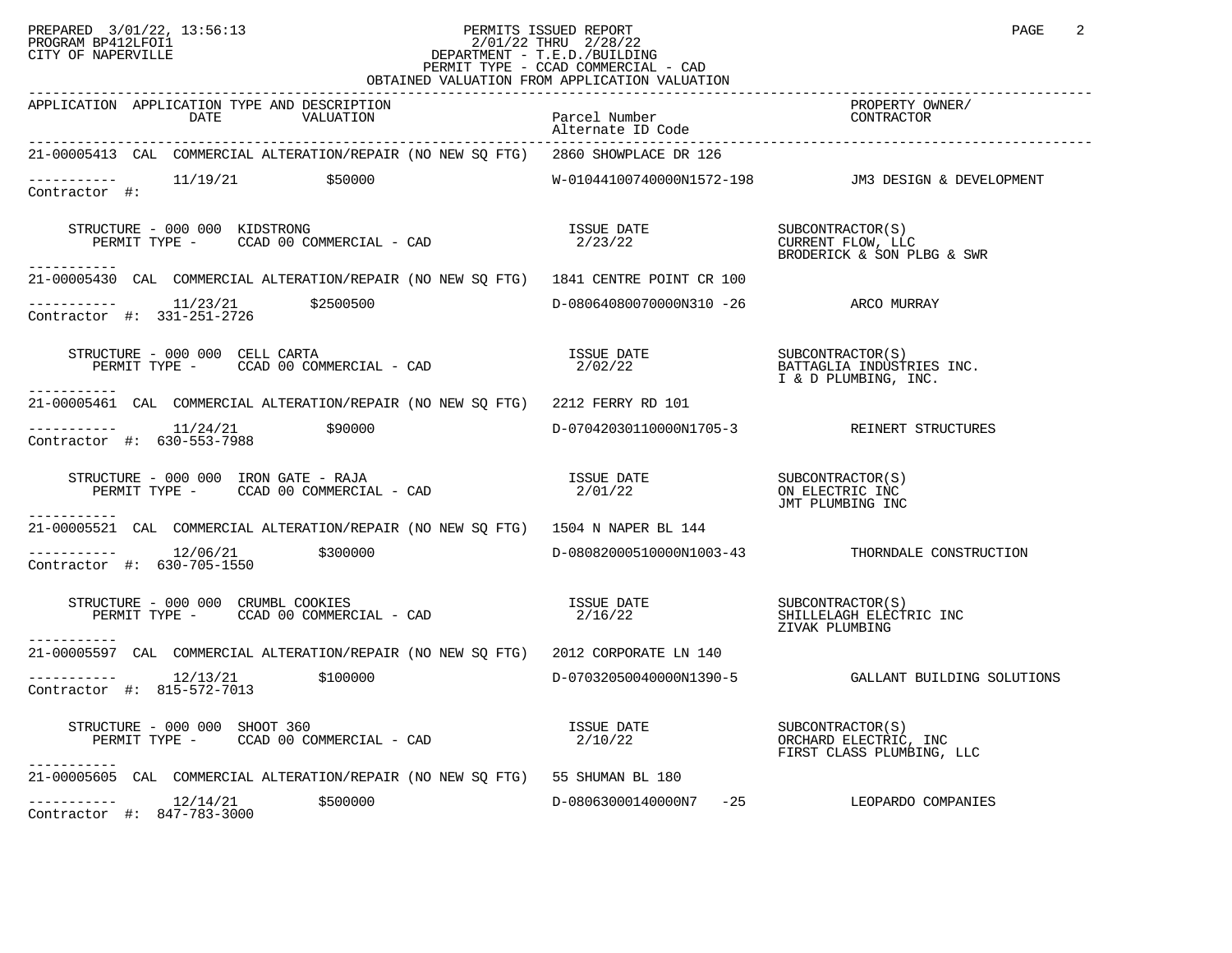## PREPARED 3/01/22, 13:56:13 PERMITS ISSUED REPORT PAGE 3 PROGRAM BP412LFOI1 2/01/22 THRU 2/28/22 CITY OF NAPERVILLE **Example 20** CITY OF NAPERVILLE PERMIT TYPE - CCAD COMMERCIAL - CAD OBTAINED VALUATION FROM APPLICATION VALUATION

| APPLICATION APPLICATION TYPE AND DESCRIPTION<br>DATE<br>VALUATION                                                                                                                                                                                                                                                                                                                                                   | Parcel Number<br>Alternate ID Code        | PROPERTY OWNER/<br>CONTRACTOR                                 |
|---------------------------------------------------------------------------------------------------------------------------------------------------------------------------------------------------------------------------------------------------------------------------------------------------------------------------------------------------------------------------------------------------------------------|-------------------------------------------|---------------------------------------------------------------|
| 21-00005605 (CONTINUED)<br>-----------                                                                                                                                                                                                                                                                                                                                                                              |                                           |                                                               |
| STRUCTURE – 000 000 MIDWEST ORTHOPEDICS @ RUSH<br>PERMIT TYPE – CCAD 00 COMMERCIAL – CAD 2/21/22 FERMIT TYPE – CCAD 00 COMMERCIAL – CAD<br>------------                                                                                                                                                                                                                                                             |                                           | GRAND-KAHN ELECTRIC INC                                       |
| 21-00005606 CAL COMMERCIAL ALTERATION/REPAIR (NO NEW SQ FTG) 55 SHUMAN BL 700                                                                                                                                                                                                                                                                                                                                       |                                           |                                                               |
| $\begin{tabular}{ll} \texttt{----------} & 12/14/21 & \texttt{\$200000} \\ \texttt{Contractor} & \texttt{#:} & 847-783-3000 \\ \end{tabular}$                                                                                                                                                                                                                                                                       |                                           | D-08063000140000N7 -25 LEOPARDO COMPANIES                     |
| -----------                                                                                                                                                                                                                                                                                                                                                                                                         |                                           | SUBCONTRACTOR(S)<br>HOGAN PLUMBING<br>GRAND-KAHN ELECTRIC INC |
| 21-00005614 CAL COMMERCIAL ALTERATION/REPAIR (NO NEW SO FTG) 1550 N ROUTE 59 140                                                                                                                                                                                                                                                                                                                                    |                                           |                                                               |
| $--------- 12/15/21$ \$35000<br>Contractor #: 708-243-6811                                                                                                                                                                                                                                                                                                                                                          | D-07101080230000N268 -34 COMAR PROPERTIES |                                                               |
|                                                                                                                                                                                                                                                                                                                                                                                                                     |                                           | CDB ELECTRIC LLC                                              |
| ----------<br>21-00005720 CAL COMMERCIAL ALTERATION/REPAIR (NO NEW SQ FTG) 1243 RICKERT DR                                                                                                                                                                                                                                                                                                                          |                                           |                                                               |
| $---------$ 12/28/21 \$130000<br>Contractor #: 630-971-2211                                                                                                                                                                                                                                                                                                                                                         |                                           |                                                               |
| $\begin{array}{cccccc} \texttt{STRUCTURE} & - & 000 & 000 & \texttt{SUBURBAN} & \texttt{GASTROENTEROLOGY} & & & & \\ \texttt{DFRMIT TYPE} & - & \texttt{CCAD} & 00 & \texttt{COMMERCIAL} & - & \texttt{CAD} & & & \\ \end{array} \qquad \begin{array}{c} \texttt{ISSUE} & \texttt{DATE} & \texttt{SUE} & \texttt{OMNOR} & \texttt{ELECTRIC} & \texttt{SERVICES} \\ & 2/23/22 & & & & \\ \end{array}$<br>----------- |                                           | A-PLUS PLUMBING                                               |
| 21-00005729 CAL COMMERCIAL ALTERATION/REPAIR (NO NEW SO FTG) 2167 CORPORATE LN                                                                                                                                                                                                                                                                                                                                      |                                           |                                                               |
| $--------- 12/29/21$ \$535000<br>Contractor #: 312-579-0383                                                                                                                                                                                                                                                                                                                                                         |                                           | D-07031010100000N1454-5 VALENTI BUILDER INC.                  |
| STRUCTURE - 000 000 NORTHERN TRUST                                                                                                                                                                                                                                                                                                                                                                                  |                                           |                                                               |
| 22-00000017 CAL COMMERCIAL ALTERATION/REPAIR (NO NEW SQ FTG) 1593 NAPERVILLE/WHEATON RD WELL                                                                                                                                                                                                                                                                                                                        |                                           |                                                               |
| $--------- 1/03/22$ \$1527488<br>Contractor #: 847-253-0341                                                                                                                                                                                                                                                                                                                                                         | D-08081000020000N476 -42 DAHME MECHANICAL |                                                               |